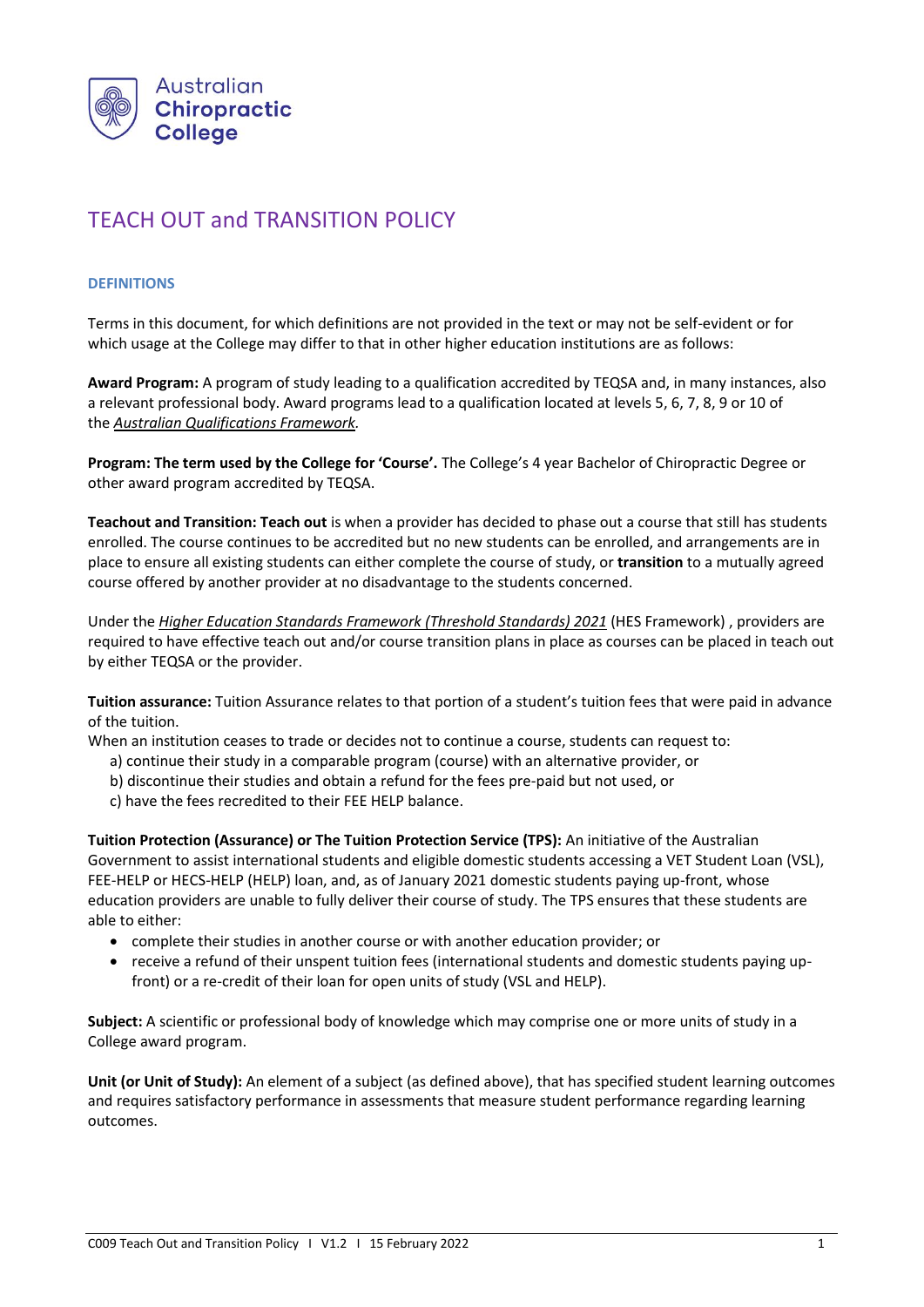### 1. **PURPOSE**

This policy describes the principles and approaches governing the College's management of student completion of an award program in the unlikely event of its discontinuation, including where such discontinuation is the result of the College ceasing to operate as a higher education provider.

#### 1. **PRINCIPLES AND ARRANGEMENTS**

#### **1.1 Principles**

The College recognises the potential impact that discontinuing a program could have on enrolled students and will do its utmost to minimise that impact.

In the event that a College award program is discontinued, the College is committed to assisting students to complete that program and, if relevant, to assisting the transition of enrolled students to other relevant and similar higher education courses.

The College will ensure that all communication pertaining to program discontinuation is timely and transparent and that students are not unduly burdened.

The Academic Dean and the Student Experience Manager will be responsible for ensuring that successful teach out and/or transition arrangements are achieved.

In the event that Teachout or Transition to another program is not a viable option for an enrolled student, whether that student is a domestic student paying up-front or through a FEE HELP loan, or a fee-paying international student, the College will comply with requirements for Private Higher Education Providers outlined in Section 46. of the Department of Education, Skills and Employment "Higher Education Administrative Information for Providers - March 2020 " and Section 45. of the Education Services for Overseas Students (ESOS) Act 2000.

#### **1.2 Teach out arrangements**

As soon as the College becomes aware that an award will be discontinued, it will ensure that each enrolled student will be personally advised by the College President, referred to the Student Experience Manager, and provided with information on the support available to them.

The Student Experience Manager will provide relevant information on all aspects of the teach out period and will:

- a) support all students to timely completion of the qualification within the teach out period; and/or
- b) provide reasonable alternative course and unit options, including those offered by other accredited higher education providers and support all students during their transition to an alternative program.

## **1.3 Transition arrangements**

In the event that a program is discontinued, the College will advise students of equivalent or similar courses offered at the same qualification level by other higher education institutions, with which a Teachout and Transition Agreement has been formally negotiated and signed. The College will also provide information on equivalent or similar programs at other relevant institutions, with whom agreements have not been signed but with whom curriculum mapping has taken place to assess the equivalency of learning outcomes at the individual unit/subject level and in terms of graduate attributes.

Students will be directed to the most conveniently located institutions, to the extent possible.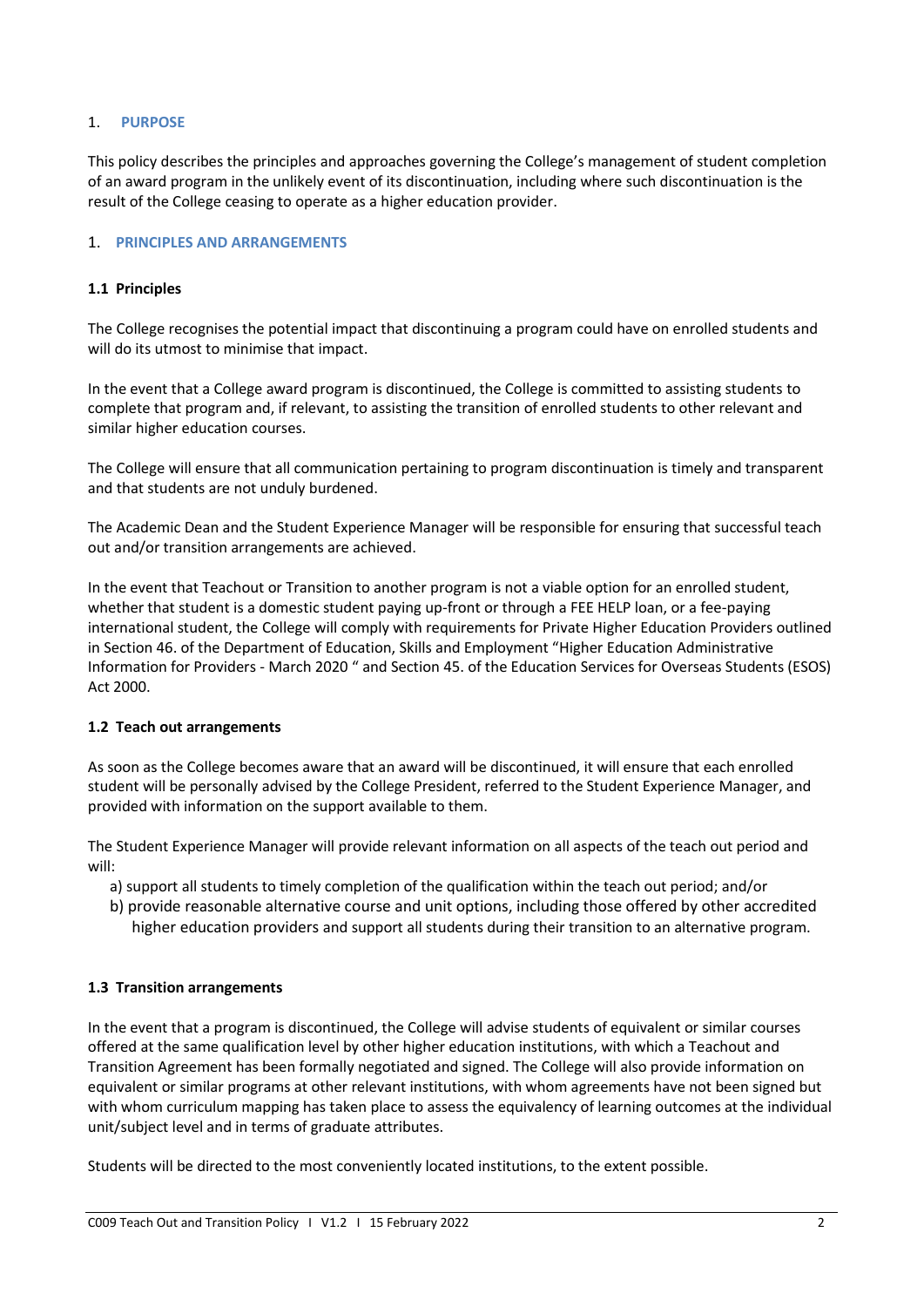Students enrolled in a discontinued program will be personally contacted by the College President or delegate and made aware of equivalent programs available. Should any student wish to transition to an equivalent program, the College will provide the necessary information and support to assist successful transition including:

- Course application;
- Applying for credit and recognition of prior learning;
- Re-location advice and support where necessary;
- Fee advice;
- Referral to the Australian Dept of Home Affairs for student visa advice.

#### **1.4 Tuition Assurance Scheme**

In association with the above, the College offers tuition assurance that protects student fees paid in advance.

In the unlikely event that the College ceases to provide a course of study in which a student is enrolled, the student will be assisted by the College:

- Arranging for the student to be placed in a suitable replacement unit or replacement course and the student accepts the offer in writing, without any requirement to pay that provider any student contribution or tuition fee for any replacement units; or
- Providing a refund of the student's up-front payments for any unit of study that the student commences but does not complete because of the College ceasing to provide the program of study of which the unit forms part [TEQSA Act paragraph 62F(3)(b)]; or
- Re-crediting the student's HELP balance [HESA subsections 97-42(1) or 104-42(1)] and repaying the relevant HELP loan amount to the Commonwealth [HESA subsections 36-24A(2) or 110-5(1)].

In addition to the Teach-out, Transition and Tuition Assurance arrangements to which the College has committed, students will also be apprised of the Australian Government Tuition Protection Service (TPS), as per the relevant excerpt below:

*'Tuition protection' refers to the protections and assistance available to support FEE-HELP or HECS-HELP (HELP) students, VET Student Loans (VSL) students and international students, in the event that their education provider defaults (ceases delivering a course or closes entirely).*

*In the event of a course or provider default, HELP students will be assisted to continue their studies with a replacement provider in an equivalent or similar course or receive a loan re-credit for the units of study they had received a HELP loan for and were undertaking when their provider defaulted.*

From 1 January 2021, students who pay their fees directly to their provider will be eligible to access *tuition protection assistance.*

*Domestic up-front fee-paying students studying higher education with private education providers are eligible for tuition protection assistance if the course has not commenced, or ceases after commencement but before completion, and the student has not previously withdrawn.*

*If a provider fails to assist an eligible student the Tuition Protection Service (TPS) will contact the student directly and will offer the option to either receive a refund of tuition fees for affected parts of the course, or assistance to move to a similar replacement course."*

Students will be directed to further details regarding the Tuition Protection Scheme, available at [www.tps.gov.au](http://www.tps.gov.au/)